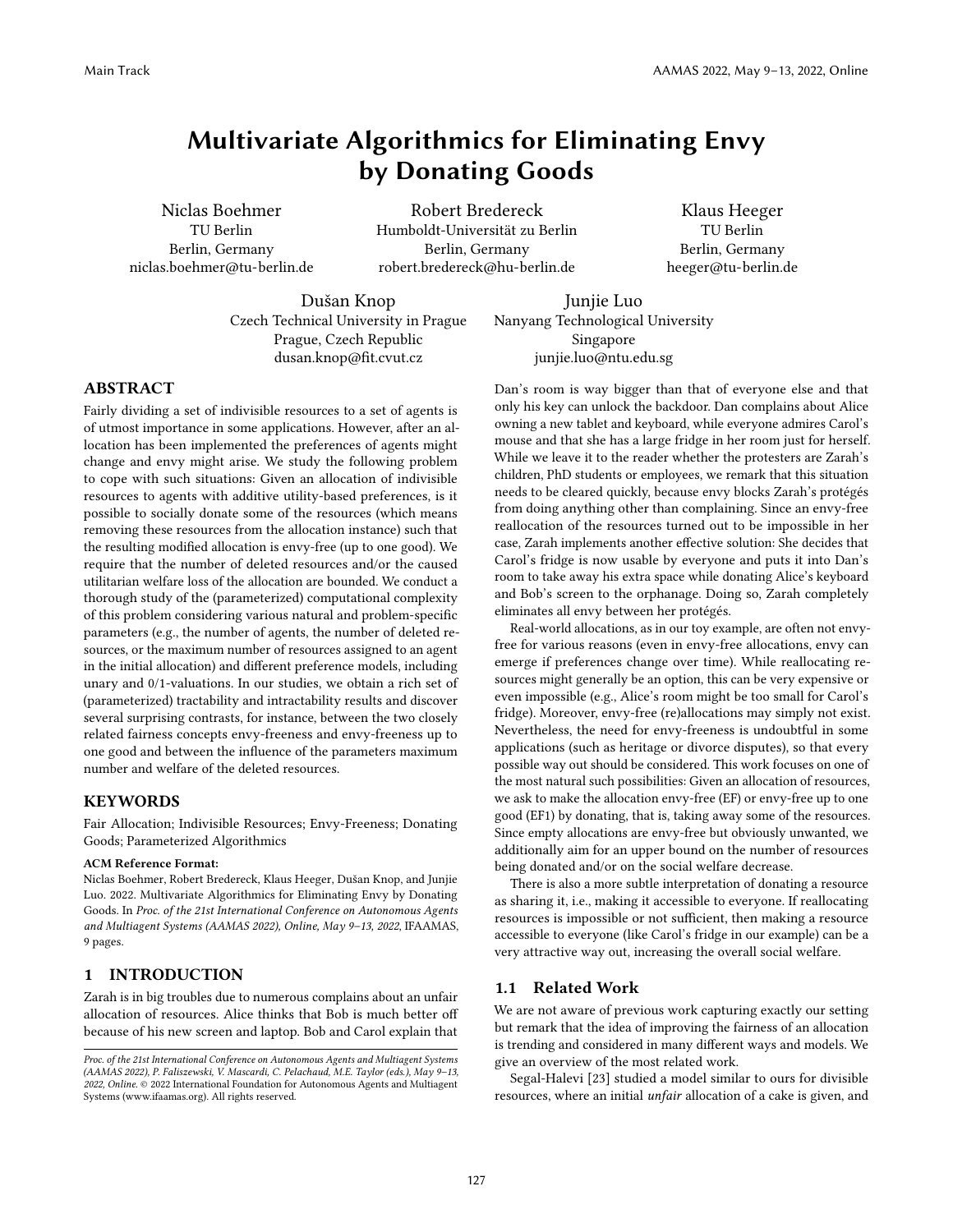the goal is to redivide the cake to balance fairness and ownership rights. In contrast to our work, he considered divisible resources (in contrast to indivisible resources) and he assumed that resources can only be reallocated and not donated (while we do not allow for reallocating resources but only for donating them).

For indivisible resources, assuming that agents have linear preferences over individual resources, Aziz et al. [\[3\]](#page-8-2) studied the problem of adding/deleting a minimum number of resources from a given set of resources such that an envy-free allocation of the remaining resources exists. Our model differs from this in that we assume additive utility-based preferences, we modify a given initial allocation, and we aim for bounding the number of deleted resources and/or the decrease in social welfare. In a follow-up work to the work of Aziz et al., Dorn et al. [\[12\]](#page-8-3) considered the goal of modifying a given set of resources such that there exists a proportional allocation, also in the setting with ordinal preferences. Notably, besides the case without an initial allocation, they also considered the variant where an initial allocation is given as in our model.

To settle up the existence of envy-free up to any good (EFX) allocations for indivisible resources, a series of works considered finding partial allocations (where some resources are allowed to remain unallocated; the unallocated resources can be interpreted as being donated) that satisfy EFX and have good qualitative and/or quantitative guarantees on the unallocated resources. Caragiannis et al. [\[9\]](#page-8-4) showed that there always exists a partial EFX allocation whose Nash welfare is at least half of the maximum possible Nash welfare for the full set of resources. Chaudhury et al. [\[11\]](#page-8-5) showed that there always exists a partial EFX allocation such that the number of unallocated resources is bounded by the number of agents minus one. Our goal is also to find fair partial allocations with good guarantees on the unallocated resources, but we assume that an initial allocation is already given and we study different fairness notions (EF and EF1).

To overcome that envy-free allocations often do not exist when dividing a set of indivisible resources and to generally improve existing allocations, many more approaches have been considered, including making a few resources divisible or sharable [\[6–](#page-8-6)[8,](#page-8-7) [22,](#page-8-8) [24\]](#page-8-9), subsidies and money transfers [\[1,](#page-8-10) [10,](#page-8-11) [19,](#page-8-12) [21\]](#page-8-13), or reallocation of some resources [\[2,](#page-8-14) [16,](#page-8-15) [18\]](#page-8-16).

## 1.2 Our Contributions

We study the complexity of EF/EF1 By DONATING GOODS (EF-/EF1-DG), where given an initial allocation and two integers  $k^-$  and  $\ell^+$ the question is whether we can donate at most  $k^-$  resources such that the resulting allocation satisfies EF/EF1 and has utilitarian welfare at least  $\ell^+$ . Apart from this we also consider two special cases of this problem: EF-/EF1-DG (#) where we set  $\ell^+$  to zero and EF-/EF1-DG  $\widehat{(\in)}$  where we set  $k^-$  to the number *m* of resources.

We split the paper into two parts. First, in Section [3,](#page-2-0) we start with the case of binary-encoded valuations. Second, in Section [4](#page-4-0) we consider the computationally easier case with unary-encoded valuations (which is quite realistic to assume, as in most applications valuations should be "small" numbers). All hardness results for unary valuations directly imply hardness for binary valuations and all algorithms for binary valuations are also applicable to unary valuations. Moreover, notably, some of our algorithmic results from <span id="page-1-0"></span>Table 1: Overview of our results for agents with identical binary valuations. Note that all hardness results already hold for only two agents. Additionally, we prove in Proposition [3.6](#page-4-1) that for non-identical binary valuations EF-DG (#) is W[1]-hard with respect to  $k^-$  and W[1]-hard with respect to  $k^+$  even for only two agents.

|     | DG(#)                                                            | $DG(\epsilon)$                                                                  | DG                                                                                                                                                                                                                                          |
|-----|------------------------------------------------------------------|---------------------------------------------------------------------------------|---------------------------------------------------------------------------------------------------------------------------------------------------------------------------------------------------------------------------------------------|
| EF1 | $ O( I  + m \log m)$ (Th. 3.2)   NP-h. (Pr. 3.3)                 |                                                                                 | $\label{eq:O} \begin{array}{c} O((\ell^+)^6 +  \mathcal{I} ) \text{ (Th. 3.4)} \\ O((\ell^-)^6 +  \mathcal{I} ) \text{ (Th. 3.4)} \\ \text{W[1]-h. wrt. } k^- \text{ (Pr. 3.5)} \\ \text{NP-h. for } k^+ = 0 \text{ (Pr. 3.3)} \end{array}$ |
| EF  | NP-h. for $k^+ = 1$ (Th. 3.7)<br>$W[1]$ -h. wrt. $k^-$ (Th. 3.7) | NP-h. for $\ell^+ = 1$ (Th. 3.7) $\left  O((\ell^-)^5 +  I ) \right $ (Th. 3.8) |                                                                                                                                                                                                                                             |

Section [4](#page-4-0) initially designed for unary valuations also work for binary valuations.

In Section [3,](#page-2-0) where we assume binary valuations, we mostly focus on the natural special case of identical valuations, as otherwise our problems remain computationally intractable even under quite severe restrictions. We conduct a complete parameterized analysis taking into account the following five parameters: (i) the number  $n$ of agents, (ii) the number  $k^-$  of donated resources, (iii) the number  $k^+$  of remaining resources, (iv) the summed welfare  $l^-$  of donated resources, and (v) the summed welfare  $l^+$  of the resulting allocation. An overview of our results from this part can be found in Table [1:](#page-1-0) Considering EF and identical binary valuations, we prove that our problems are NP-hard even for constant values of  $n, \ell^+$ , and  $k^+$ . For the dual parameters  $k^-$  and  $\ell^-$ , while EF-DG (#) is W[1]-hard with respect to  $k^-$ , the general problem EF-DG is solvable in time polynomial in  $\ell^-$ . Switching from EF to EF1 leads to further tractability results: EF1-DG (#) becomes solvable in polynomial-time, while EF1-DG is now solvable in time polynomial in  $l^-$  or  $l^+$ . Our results reveal several interesting contrasts. First, they suggest that for identical valuations computational problems for EF1 are easier to solve than for EF, which on a high-level is due to the fact that there always exists an EF1 sub-allocation where the least happy agents in the initial allocation get their full bundle (i.e., they keep their original bundle). Second, at least for EF1, DG (#) is easier to solve than DG (€). Third, the parameters  $\ell^-$  and  $\ell^+$  seem to be more powerful than the related parameters  $k^-$  and  $k^+$ .

In Section [4,](#page-4-0) where we assume that the agents have unaryencoded arbitrary (non-identical) valuations, in addition to the parameters considered in the first part, we also consider (vi) the maximum number  $d$  of resources allocated to an agent in the initial allocation, (vii) the maximum number  $w_a$  of resources an agent values as non-zero, (viii) the maximum number  $w_r$  of agents that value a resource as non-zero, and (ix) the maximum utility  $u^*$  that an agent assigns to a resource.<sup>[1](#page-1-1)</sup> An overview of these results grouped by the involved parameters can be found in Tables [2](#page-5-0) to [4](#page-7-0) in Section [4.](#page-4-0) We discuss the results in detail in Section [4,](#page-4-0) but provide four highlights already here:

<span id="page-1-1"></span><sup>&</sup>lt;sup>1</sup>We do not consider these parameters in the first part because the parameter  $w_r$  is upper-bounded by the number of agents. Moreover, for the parameter  $u^*$  it makes no difference whether valuations are encoded in binary or unary. For the parameters  $d$ and  $w_a$ , our hardness results and some of our algorithmic result from the second part translate to the first part.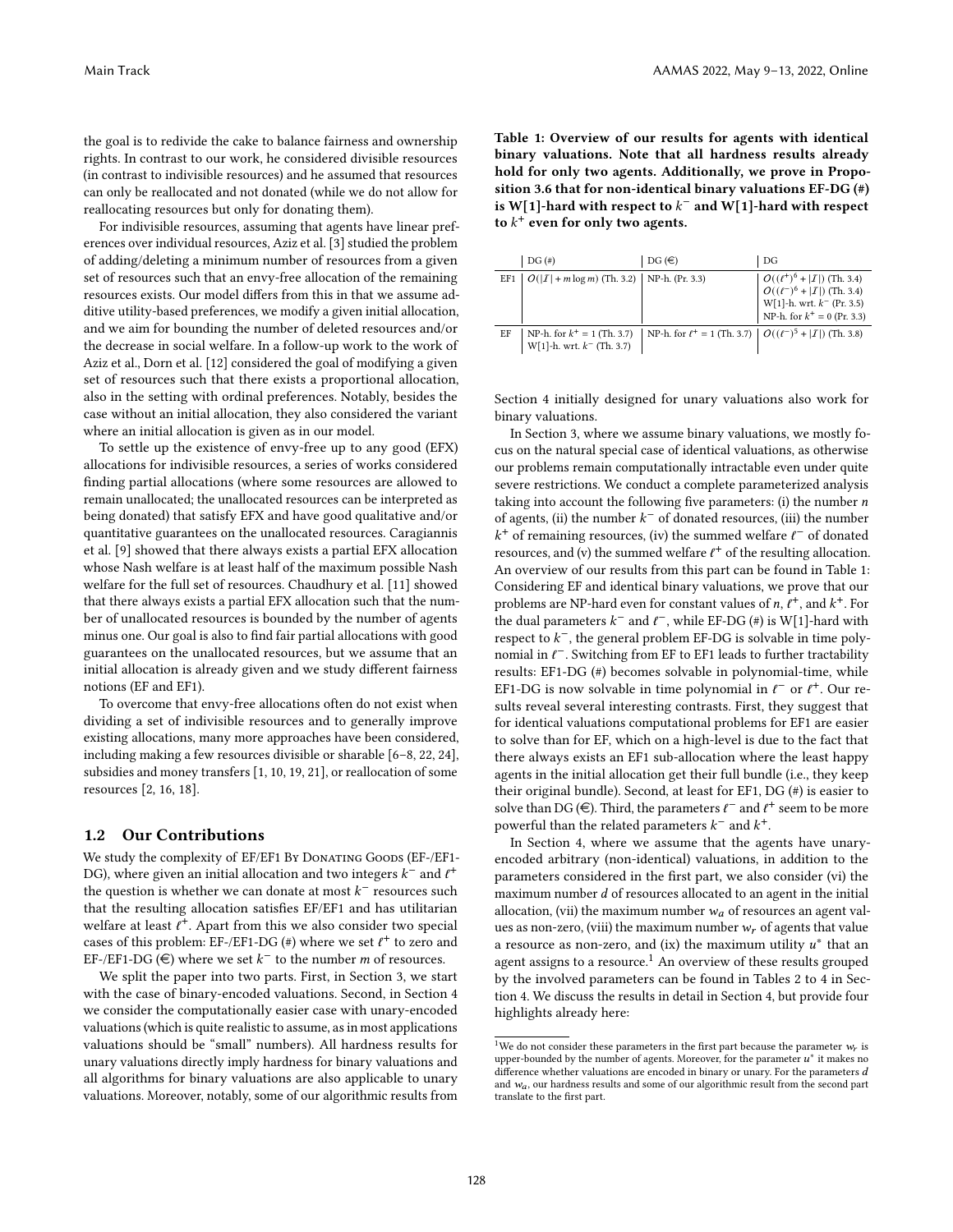- We identify two relevant cases where one of our problems is fixed-parameter tractable in one of our parameters alone: EF-/EF1-DG  $(\epsilon)$  is fixed-parameter tractable with respect to *d* or  $w_a$  (Theorem [4.4\)](#page-5-1). In contrast to this, EF-/EF1-DG (#) is NP-hard for constant  $d + w_a + w_r$  for 0/1-valuations (Theorem [4.3\)](#page-5-2). Notably, in all other cases, the complexity of EF-DG ( $\in$ ) and EF-DG (#) and of EF1-DG ( $\in$ ) and EF1-DG (#) are the same.
- Even for unary-encoded valuations, our problems are mostly computationally intractable. With the above mentioned exception, none of our parameters alone is sufficient to establish fixed-parameter tractability. Nevertheless, we still identify some tractable and realistic cases, for instance, when the number of agents and the maximum utility value is bounded (Proposition [4.6\)](#page-5-3) or when the number/welfare of the deleted resources and the maximum number of resources assigned to an agent in the initial allocation is bounded (Proposition [4.9\)](#page-6-0).
- In contrast to the binary case, the number  $k^-$  of resources to delete is a more powerful parameter than the welfare  $\ell^$ of the deleted resources, as for some parameter combinations involving  $k^-$  our general problem is fixed-parameter tractable but not for the respective combination involving  $l^-$ .
- The number  $k^+$ /welfare  $\ell^+$  of the remaining resources is a less powerful parameter than the number  $\bar{k}^-$ /welfare  $\ell^$ of the deleted resources, because  $k^+/\ell^+$  constitutes a lower bound (on the remaining resources/welfare), while  $k^{-}/\ell^{-}$  is an upper bound (on the deleted resources/welfare).

Several proofs (marked with  $[\star]$ ) are deferred to the full version [\[5\]](#page-8-17).

### 2 PRELIMINARIES

Resource Allocation. We consider a set  $A = \{a_1, \ldots, a_n\}$  of n agents and a set  $R = \{r_1, \ldots, r_m\}$  of *m resources*. We assume that the agents have additive and cardinal preferences: For each agent  $a \in A$ and resource  $r \in R$ , let  $u_a(r) \in \mathbb{N}_0$  denote the *utility* agent *a* assigns to resource r. In this context, we also say that *a* values r as  $u_a(r)$ . We denote as  $u^*$  the maximum utility value an agent assigns to a resource, i.e.,  $u^* := \max_{a \in A, r \in R} u_a(r)$ . Further, for a subset  $R' \subseteq R$ of resources, we set  $u_a(R') = \sum_{r \in R'} u_a(r)$ . We say that agents have *binary/unary valuations* if for all  $a \in A$  and  $r \in R$  the utility values  $u_a(r)$  in the input are encoded in binary/unary. Further, we say that agents have 0/1-valuations if  $u_a(r) \in \{0, 1\}$  for all  $a \in A$ and  $r \in R$ .

In our parameterized analysis, we denote as  $w_a \in [m]$  the maximum number of resources an agent values as non-zero, i.e.,  $w_a := \max_{a \in A} |\{r \in R \mid u_a(r) > 0\}|$  and as  $w_r \in [n]$  the maximum number of agents that value a resource as non-zero, i.e.,  $w_r := \max_{r \in R} |\{a \in A \mid u_a(r) > 0\}|.$ 

An allocation  $\pi$  of resources to agents is a function  $\pi: A \mapsto 2^R$ such that  $\pi(a)$  and  $\pi(a')$  are disjoint for  $a \neq a' \in A$ . For an agent  $a \in A$  and an allocation  $\pi$ ,  $\pi(a) \subseteq R$  is the set of resources assigned to agent *a* in  $\pi$ . We also refer to  $\pi(a)$  as *a*'s *bundle* in  $\pi$ . For readability, we always assume that initial allocations are complete, i.e., for every  $r \in R$  there exists an agent  $a \in A$  such that  $r \in \pi(a)$ . We refer to  $\sum_{a \in A} u_a(\pi(a))$  as the *(utilitarian)* welfare of  $\pi$ .

For two agents  $a \neq a' \in A$  and an allocation  $\pi$ , we say that agent *a envies* agent *a'* in  $\pi$  if *a* prefers *a'*'s bundle to its own bundle,

i.e.,  $u_a(\pi(a')) > u_a(\pi(a))$ . Further, we say that agent *a envies* agent a' up to one good in  $\pi$  if, for all resources  $r \in \pi(a')$ , a prefers  $\pi(a') \setminus \{r\}$  to  $\pi(a)$ , i.e.,  $\min_{r \in \pi(a')} u_a(\pi'(a) \setminus \{r\}) > u_a(\pi(a))$ . An allocation is envy-free (EF) [envy-free up to one good (EF1)] if there is no agent that envies another agent [up to one good].

Envy-Freeness by Donating Goods. We now define our central problem. In the following, for clarity, as donating a resource corresponds to deleting the resource from the instance, we say that a resource is deleted if it is donated.

EF/[EF1] by Donating Goods (EF-DG/[EF1-DG])

**Input:** Given a set  $A$  of agents, a set  $R$  of resources, an initial allocation  $\pi$  of resources to agents, and integers  $k^-$  and  $\ell^+$ .

**Question:** Is it possible to delete at most  $k^-$  resources from  $\pi$ such that the resulting allocation  $\pi'$  is envy-free [up to one good] and has utilitarian welfare at least  $\ell^+$ , i.e.,  $\pi'(a) \subseteq \pi(a)$  for all  $a \in A$ ,  $\sum_{a \in A} |\pi(a) \setminus \pi'(a)| \leq k^-$ , and  $\sum_{a \in A} u_a(\pi'(a)) \geq \ell^+$ ?

We also consider two special cases of this general problem. That is, the so-called number variant (EF-DG (#)/EF1-DG (#)) where we only have a bound on the number of deleted resources, i.e.,  $l^+ = 0$ , and the so-called welfare variant (EF-DG ( $\in$ )/EF1-DG ( $\in$ )) where we only have a bound on the utilitarian welfare of the resulting allocation, i.e.,  $k^- = m$ . For notional convenience, we write EF-DG (#/ $\in$ ) and EF1-DG ( $\#$ / $\in$ ) to refer to both the number and welfare variant.

Apart from  $k^-$  and  $\ell^+$ , we also consider the respective dual parameters. That is, the minimum number  $k^+ := m - k^-$  of remaining resources and the maximum welfare  $\ell^- := \sum_{a \in A} u_a(\pi(a)) - \ell^+$  of the deleted resources. In addition, we consider the maximum number  $d := \max_{a \in A} |\pi(a)|$  of resources that an agent holds in the initial allocation  $\pi$  as a parameter. Throughout the paper, we assume that basic arithmetic operations (i.e., addition and subtraction) of natural numbers can be performed in constant time.

<span id="page-2-1"></span>Auxiliary Problems. We introduce problems from which or to which we reduce. Given positive integers  $x_1, x_2, \ldots, x_{\nu}$ , and S, Sub-SET SUM is the problem to decide whether there is a set  $I \subseteq [v]$ such that  $\sum_{i \in I} x_i = S$ . PARTITION is the SUBSET SUM problem with  $S = \frac{1}{2} \sum_{i \in [v]} x_i$ . Both Subset Sum and PARTITION are NP-hard assuming that numbers are encoded in binary [\[20\]](#page-8-18). The Minimum SIZE SUBSET SUM problem (resp. the MAXIMUM SIZE SUBSET SUM problem) is to find the size of the minimum (resp. maximum) subset whose sum is equal to S. SUBSET SUM and MINIMUM/MAXIMUM SUB-SET SUM can be solved in  $O(vS)$  time by dynamic programming [\[4\]](#page-8-19). SUBSET SUM with the goal of finding a subset of size exactly  $k$  (i.e.,  $|I| = k$ ) is called  $k$ -Sum. It is W[1]-hard with respect to  $k$  [\[13\]](#page-8-20).

We reduce some of our problems to:

Multiple-Choice Knapsack

**Input:** A capacity c, an integer k, and  $\ell$  sets  $S_i$  ( $i \in [\ell]$ ), each resource  $j \in S_i$  has a profit  $p_{i,j}$  and a weight  $w_{i,j}$ .

**Question:** Is it possible to choose for each  $i \in [\ell]$  one resource  $j_i$ from  $S_i$  such that  $\sum_{i \in [\ell]} w_{i,j_i} \leq c$  and  $\sum_{i \in [\ell]} p_{i,j_i} \geq k$ ?

The MULTIPLE-CHOICE KNAPSACK problem can be solved in  $O(c \cdot$  $\sum_{i \in [l]} |S_i|$ ) time by dynamic programming [\[14\]](#page-8-21).

#### <span id="page-2-0"></span>3 BINARY VALUATIONS

In this section, we assume that the valuations of agents are encoded in binary and mostly (except from Section [3.2\)](#page-4-5) focus on situations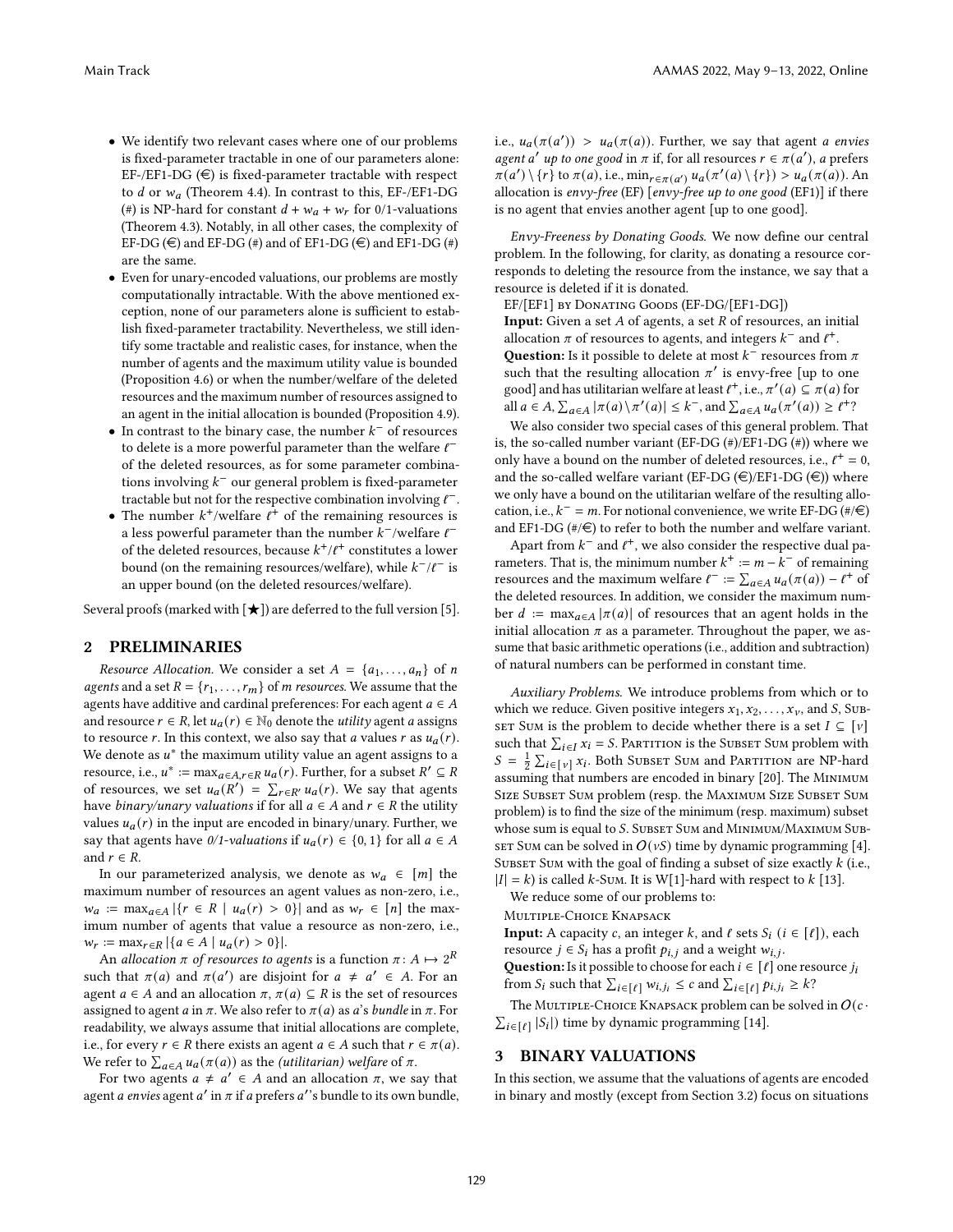where agents have identical valuations (as we obtain NP-hardness even in this case). We start by considering EF1 (Sections [3.1](#page-3-3) and [3.2\)](#page-4-5) and afterwards turn to EF (Section [3.3\)](#page-4-6).

For identical valuations, we assume that there are no resources that are valued as 0 by all agents, as otherwise we can remove them and update  $k^+$  and  $m$  to get an equivalent instance. For identical valuations, we will call the utility function of all agents  $u$ .

# <span id="page-3-3"></span>3.1 EF1 and Identical Valuations

We now analyze EF1-DG and its two special cases EF1-DG  $(\#/\in)$ assuming that agents have identical binary valuations and identify several tractable cases for these problems. We start with two general results concerning EF1 allocations. First, we observe that as valuations are identical, an agent  $a$  is envied by another agent up to one good if  $a$  is envied by a least happy agent up to one good:

<span id="page-3-4"></span>OBSERVATION 1. For identical valuations, an allocation is EF1 if and only if the agents with the minimum utility in the allocation do not envy other agents up to one good.

Moreover, for identical valuations, if we are given an EF1 allocation  $\pi'$  with  $\pi'(a) \subseteq \pi(a)$  for each  $a \in A$ , then from this we can construct an EF1 allocation where all agents  $a \in A$  get at least  $\pi'(a)$ and all agents  $a \in A$  that have the minimum utility in  $\pi$  get their full bundle  $\pi(a)$  in  $\pi'$ . This can be done by successively adding for an agent  $a \in A$  who has the minimum utility under  $\pi'$  and fulfills  $\pi(a) \neq \pi'(a)$  an arbitrary resource from  $\pi(a) \setminus \pi'(a)$ .

<span id="page-3-5"></span>LEMMA 3.1 ( $\bigstar$ ). Let  $A_0$  be the set of agents that have the minimum utility in the initial allocation. For identical valuations, if there exists a solution for an instance EF1-DG (or EF1-DG  $(\#)$  or EF1-DG  $(\#)$ ), then there is a solution such that all agents from  $A_0$  get their full initial bundle and all other agents have higher utility than them.

Using Observation [1](#page-3-4) and Lemma [3.1,](#page-3-5) one can reduce EF1-DG (#) to finding for each agent  $a \in A \setminus A_0$  a minimum size set  $P_a \subseteq$  $\pi(a)$  such that deleting it makes agents from  $A_0$  no longer envy agent  $a$  up to one good. This problem can be solved using a simple greedy algorithm by moving the most valuable resources from  $\pi(a)$ to  $P_a$  until all envy is resolved. This establishes that EF1-DG (#) is polynomial-time solvable for identical binary valuations:

<span id="page-3-0"></span>THEOREM 3.2 ( $\bigstar$ ). For identical valuations, EF1-DG (#) can be solved in  $O(|I| + m \log m)$  time.

In contrast to this, for EF1-DG  $(\in)$ , solving said subproblem of finding for each agent who is not part of  $A_0$  a subset of its initial bundle with minimum summed welfare such that deleting it makes agents from  $A_0$  no longer envy the agent up to one good basically requires solving an instance of SUBSET SUM. Indeed, by reducing from PARTITION, we can show that in contrast to  $E$ F1-DG  $(\#)$ ,  $E$ F1- $DG \left(\in \right)$  is NP-hard for two agents with identical binary valuations:

<span id="page-3-1"></span>PROPOSITION 3.3 ( $\bigstar$ ). For identical binary valuations, EF1-DG ( $\in$ ) with  $n = 2$  agents is NP-hard.

Our hardness reduction from Proposition [3.3](#page-3-1) does not have any implications on the parameterized complexity of EF1-DG  $(\in)$  with respect to  $l^+$  respectively  $l^-$ . In fact, parameterized by  $l^+$  respectively  $\ell^-$ , EF1-DG ( $\in$ ) (and even the general problem EF1-DG) become tractable. This stands in contrast with the previously proven

NP-hardness for EF1-DG  $(\in)$ , which implies that EF1-DG is NPhard for  $k^+ = 0$ . While this contrast between  $k^+$  and  $\ell^+$  might look surprising at first glance, recall that  $\ell^+$  bounds the otherwise binary encoded welfare of the deleted resources. Thus, it is quite intuitive that  $\ell^+$  is more powerful than  $k^+$ .

<span id="page-3-2"></span>THEOREM 3.4  $(\star)$ . For identical valuations, EF1-DG can be solved in  $O((\ell^+)^6 + |I|)$  or  $O((\ell^-)^6 + |I|)$  time.

PROOF FOR  $l^+$ . We begin with some pre-processing. Let  $u_0 =$  $\min_{a \in A} u(\pi(a))$ . If  $u_0 = 0$ , in an EF1 allocation  $\pi'$ , each agent can hold at most one resource with non-zero value. Thus, in an optimal solution, each agent gets assigned its most valuable resource. In the following, we assume  $u_0 \geq 1$ . Using Theorem [3.2,](#page-3-0) we can get an EF1 allocation  $\pi'$  with the maximum number of resources left but without any guarantee on the welfare of  $\pi'$ . If  $u_0 \geq \ell^+$  or  $n \geq \ell^+$ , then  $\sum_{a \in A} u(\pi'(a)) \geq nu_0 \geq \ell^+$  is guaranteed by Lemma [3.1.](#page-3-5) In the following we assume  $0 < u_0 < \ell^+$  and  $n < \ell^+$ . Let  $r^*$  be the resource with maximum value and  $a^*$  be the agent such that  $r^* \in \pi(a^*)$ . If  $u(r^*) \geq t^+$ , then either  $r^* \in \pi'(a^*)$  and hence  $\sum_{a \in A} u(\pi'(a)) \geq t^+$ , or  $r^* \notin \pi'(a^*)$ , in which case we can replace the most valuable resource from  $\pi'(a^*)$  with  $r^*$ . In both cases, we have constructed a solution. In the following, we assume that  $u(r^*) < t^+$ .

Now, we turn to the main part of the algorithm. Let  $A_0$  be the set of agents who have the minimum utility in the initial allocation and  $A^*$  ⊆  $A \setminus A_0$  be the set of agents that are envied by agents in  $A_0$  up to one good. According to Observation [1](#page-3-4) and Lemma [3.1,](#page-3-5) for each  $a_i \in A^*$ , we need to find a set  $R_i \subseteq \pi(a_i)$  such that by keeping all resources from  $R_i$  and deleting all resources from  $\pi(a_i)\setminus R_i$ , agent  $a_i$ will not be envied by agents in  $A_0$  up to one good, and  $\sum_{a_i \in A^*} |R_i| \ge$  $\tilde{k}^+$  and  $\sum_{a_i \in A^*} u(R_i) \geq \tilde{\ell}^+$ , where  $\tilde{k}^+ := k^+ - \sum_{a_i \in A \setminus A^*} |\pi(a_i)|$  and  $\tilde{\ell}^+ := \ell^+ - \sum_{a_i \in A \setminus A^*} u(\pi(a_i))$ . We will solve this problem in two steps. In Step 1, for each agent  $a_i \in A^*$  we compute the set of all possible  $R_i$  such that after deleting  $\pi(a_i) \setminus R_i$  no agent envies  $a_i$ up to one good. Then, in Step 2 we check whether it is possible to select one candidate  $R_i$  for each  $a_i \in A^*$  such that  $\sum_{a_i \in A^*} |R_i| \geq \tilde{k}^+$ and  $\sum_{a_i \in A^*} u(R_i) \geq \tilde{\ell}^+$ .

**Step 1:** Fix some agent  $a_i \in A^*$ . We want to guess the utility *t* of  $u(R_i)$  and the utility  $t_1$  of the most valuable resource in  $R_i$ . Let  $t_2 := t - t_1$  be the utility of the remaining resources in  $R_i$ . By EF1, we have  $t_2 \le u_0 < \ell^+$ . Since  $t_1 \le u(r^*) < \ell^+$ , we have  $t < 2\ell^+$ . Thus, we can iterate over at most  $2(\ell^{\dot{+}})^2$  different pairs  $(t,t_1)$ . For each  $(t, t_1)$  such that  $t_2 = t - t_1 \le u_0 < t^+$ , we find an arbitrary resource  $r_0 \in \pi(a_i)$  with  $u(r_0) = t_1$  (if there is no such resource, then we can skip this pair), and then, we want to compute the maximum size of a subset  $R_i = R'_i \cup \{r_0\}$  such that  $R'_i \subseteq \pi(a_i) \setminus \{r_0\}$ and  $u(R'_i) = t_2$ . This is an instance of the MAXIMUM SIZE SUBSET Sum problem (see Section [2\)](#page-2-1). Since  $u(R'_i) = t_2 < l^+$ , for each value  $v \in [1, \ell^+]$ , set  $R'_i$  can contain at most  $\ell^+$  resources with value  $v$  (recall that we do not have resources valued as 0). Thus, we can pick a subset  $S_i \subseteq \pi(a_i) \setminus \{r_0\}$  of resources with  $|S_i| \leq (l^+)^2$ such that we only need to include resources from  $S_i$  in  $R'_i$ . We then construct an instance of MAXIMUM SIZE SUBSET SUM with target value  $t_2 < \ell^+$  and set  $\{u(r) \mid r \in S_i\}$  with  $|S_i| \leq (\ell^+)^2$ . Using dynamic programming, the instance can be solved in  $O((t^+)^3)$ time. We need to do this for each agent  $a_i \in A^*$  and each pair  $(t, t_1)$ , separately. As we have  $n < l^+$  agents and, as observed above,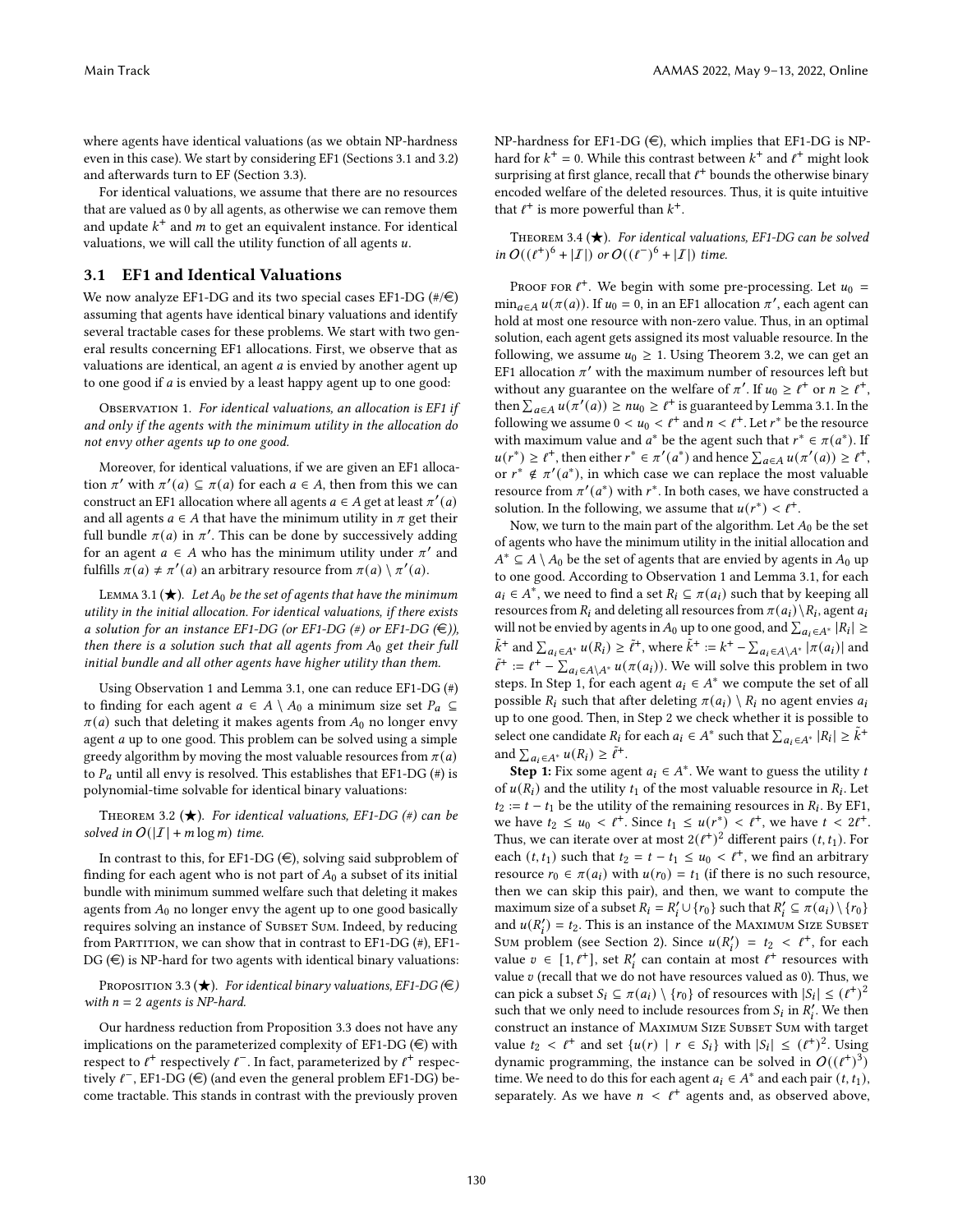$2(\ell^+)^2$  valid pairs, this can be done in  $O((\ell^+)^6)$  time. For each agent  $a_i \in A^*$ , we get a family  $L_i$  of candidate sets (each such set consists of the resources selected by the dynamic program and  $r_0$ ). For all candidate sets in  $L_i$  with the same utility, we just keep one candidate set of maximum cardinality. Thus, for each  $t \in [1, 2\ell^+]$ , there is at most one candidate in  $L_i$  and hence  $|L_i| \leq 2\ell^+$ .

**Step 2:** For each agent  $a_i \in A^*$  and each  $R_i^j \in L_i$ , we compute a pair  $(s_i^j, t_i^j)$ , where  $s_i^j = |R_i^j| \leq 2t^+$  and  $t_i^j = u(R_i^j) \leq 2t^+$ resulting in a set  $Q_i = \{(s_i^j, t_i^j) \mid j \in \{1, ..., |L_i|\}\)$  of such pairs. Without loss of generality, assume  $t_i^1 \geq t_i^j$  for  $j \in \{1, ..., |L_i|\}$ . Now the problem is to find a pair  $(s_i^{j_i}, t_i^{j_i})$  from each  $Q_i$  such that  $\sum_{a_i \in A^*} s_i^{\hat{j}_i} \geq \tilde{k}^+$  and  $\sum_{a_i \in A^*} t_i^{\hat{j}_i} \geq \tilde{\ell}^+$ . This can be reduced to the Multiple-Choice Knapsack Problem (MCKP) (see Section [2\)](#page-2-1) as follows. Let  $S^* = \sum_{a_i \in A^*} s_i^1$  and  $T^* = \sum_{a_i \in A^*} t_i^1$ . If  $T^* < \tilde{\ell}^+$ , then our instance is clearly a No-instance. If  $T^* \geq \tilde{\ell}^+$  and  $S^* \geq \tilde{k}^+$ , then we get a solution by selecting the corresponding set  $R_i^1$  for each agent  $a_i \in A^*$ . Finally, if  $T^* \geq \tilde{\ell}^+$  but  $S^* < \tilde{k}^+$ , then we need to select a pair  $(s_i^{j_i}, t_i^{j_i}) \in Q_i$  for each agent  $a_i \in A^*$  such that  $\sum_{a_i \in A^*} (t_i^1 - t_i^{j_1}) \le T^* - \tilde{\ell}^+$  and  $\sum_{a_i \in A^*} (s_i^{j_i} - s_i^1) \ge \tilde{k}^+ - S^*$ . This is an instance of MCKP with sets  $L_i$  ( $\forall a_i \in A^*$ ), capacity  $T^* - \tilde{t}^+$ , and lower bound of the target value  $\tilde{k}^+ - S^*$ . For each  $a_i \in A^*$ , each set  $R_i^j \in L_i$  has weight  $t_i^1 - t_i^j$  and value  $s_i^j - s_i^1$ . Since  $\sum_{a_i \in A^*} |L_i| \le$  $2(\ell^+)^2$  and  $T^* - \tilde{\ell}^+ \leq T^* \leq |A^*| \cdot \max_{a_i \in A^*} t_i^1 \leq 2(\ell^+)^2$  the instance can be solved in  $O((\ell^+)^4)$  time [\[14\]](#page-8-21). Summing up, our problem can be solved in  $O((\ell^+)^6 + |\mathcal{I}|)$  time.  $\square$ 

While we have seen in Theorem [3.2](#page-3-0) that EF1-DG (#) is polynomial-time solvable, we now show that EF1-DG parameterized by  $k^-$  is W[1]-hard even for only two agents, which stands in contrast to the preceding tractability results for  $\ell^-$ :

<span id="page-4-2"></span>PROPOSITION 3.5  $(\bigstar)$ . For identical binary valuations, EF1-DG with  $n = 2$  agents is W[1]-hard parameterized by  $k^-$ .

### <span id="page-4-5"></span>3.2 EF1 and Non-Identical Preferences

Our positive result for EF1-DG (#) from Theorem [3.2](#page-3-0) for identical binary valuations raises the question whether there is hope for tractability results for EF1-DG (#) parameterized by *n*,  $k^-$  or  $k^+$ with non-identical binary valuations. We answer this question negatively with a strong (parameterized) hardness result in the following proposition:

<span id="page-4-1"></span>PROPOSITION 3.6 ( $\bigstar$ ). For binary valuations, EF1-DG (#) with  $n = 2$  agents is W[1]-hard parameterized by  $k^+$  or  $k^-$ , even if the two agents only disagree on the valuation of two resources.

## <span id="page-4-6"></span>3.3 EF and Identical Valuations

We now turn to EF and start by proving a strong hardness result for EF-DG  $(\#/\in)$ : Reducing from SUBSET SUM, we show that even if we only have two agents with identical valuations, EF-DG  $(\#/\epsilon)$ is NP-hard. Even stronger, EF-DG  $(\#/\in)$  is NP-hard even if we are allowed to delete all but one resource.

<span id="page-4-3"></span>THEOREM 3.7 ( $\bigstar$ ). For identical binary valuations, EF-DG (#) with  $k^+ = 1$  and EF-DG ( $\in$ ) with  $\ell^+ = 1$  are NP-hard for  $n = 2$  agents, and EF-DG (#) with  $n = 2$  agents is W[1]-hard parameterized by  $k^-$ .

This strong hardness result puts EF1 and EF in a sharp contrast, as EF1-DG (#) is polynomial-time solvable and EF1-DG is solvable in time polynomial in  $l^+$ . Concerning the later contrast, on a high level, the reason why  $\ell^+$  is a more powerful parameter for EF1-DG than for EF-DG is that we know by Lemma [3.1](#page-3-5) that there always is an EF1 allocation where all agents hold a bundle of utility at least  $\min_{a \in A} u(\pi(a))$ . Thus, for "small" values of  $\ell^+$  we can return yes, while "larger" values of  $\ell^+$  allow for a tractable algorithm in  $\ell^+$ .

However again similar to the EF1 case, using a simplified version of Step 1 from Theorem [3.4,](#page-3-2) in the following theorem, we show that in contrast to the W[1]-hardness with respect to  $k^-$  and NPhardness for  $\ell^+ = 1$  from the previous theorem, EF-DG ( $\in$ ) (and, in fact, even EF-DG) is solvable in time polynomial in  $\ell^-$ .

<span id="page-4-4"></span>THEOREM 3.8  $(\star)$ . For identical valuations, EF-DG can be solved in  $O((\ell^-)^5 + |I|)$  time.

## <span id="page-4-0"></span>4 UNARY VALUATIONS

In this section, we consider unary-encoded valuations and conduct a thorough parameterized complexity analysis of our problems with respect to various natural and problem-specific parameters. We start by proving that all our problems are NP-hard even for  $0/1$ -valuations by establishing a simple reduction from SET COVER to EF-DG  $(\#/\infty)/\text{EF1-DG } (\#/\infty)$ :

<span id="page-4-9"></span>THEOREM 4.1 ( $\bigstar$ ). EF-DG (#/ $\in$ ) and EF1-DG (#/ $\in$ ) are NP-hard for 0/1-valuations.

This hardness result motivates us to explore the parameterized complexity of our problems.[2](#page-4-7) We start by considering in Section [4.1](#page-4-8) our problems in case that valuations and the initial allocation are "sparse". Subsequently, in Section [4.2,](#page-5-4) we consider the influence of the number of agents on the problem. Afterwards, in Section [4.3,](#page-6-1) we turn to the problem specific parameter  $k^-$  and  $\ell^-$ , i.e., the maximum number/welfare of the deleted resources. Lastly, in Section [4.4,](#page-7-1) we consider the dual parameters  $k^+$  and  $\ell^+$  that quantify the minimum number/welfare of remaining resources. We also consider combined parameters, where we mostly include results for a combined parameter in the latest section regarding one of the parameters from the combination. We refer to Table [2](#page-5-0) for an overview of results from Sections [4.1](#page-4-8) and [4.2,](#page-5-4) to Table [3](#page-6-2) for an overview of results from Section [4.3,](#page-6-1) and to Table [4](#page-7-0) for an overview of results from Section [4.4.](#page-7-1)

# <span id="page-4-8"></span>4.1 Sparse Valuations and Allocations

In this section, we consider instances where the initial allocation is sparse, i.e., the maximum number  $d$  of resources assigned to an agent in the initial allocation is bounded, and valuations are sparse, i.e., the maximum number  $w_a$  of resources that an agent values as non-zero and the maximum number  $w_r$  of agents that value a specific resource as non-zero are bounded (see Table [2](#page-5-0) for an overview of our results from this and the next section). We prove that EF-DG (#) and EF1-DG (#) are NP-hard even for constant value of  $d + w_a + w_r$  and 0/1-valuations. In a sharp contrast to this, we

<span id="page-4-7"></span> $^2$  Note that in the reduction from Theorem [4.1,](#page-4-9) we set the number/welfare of the deleted resources  $k^-/\ell^-$  to be the requested size  $z$  of the set cover. As SET COVER is W[2]-hard parameterized by  $z$ , the reduction already establishes that EF-DG (#/ $\in$ ) and EF1-DG (# $\sqrt{f}$ ) are W[2]-hard for  $k^{-}/\ell^{-}$ .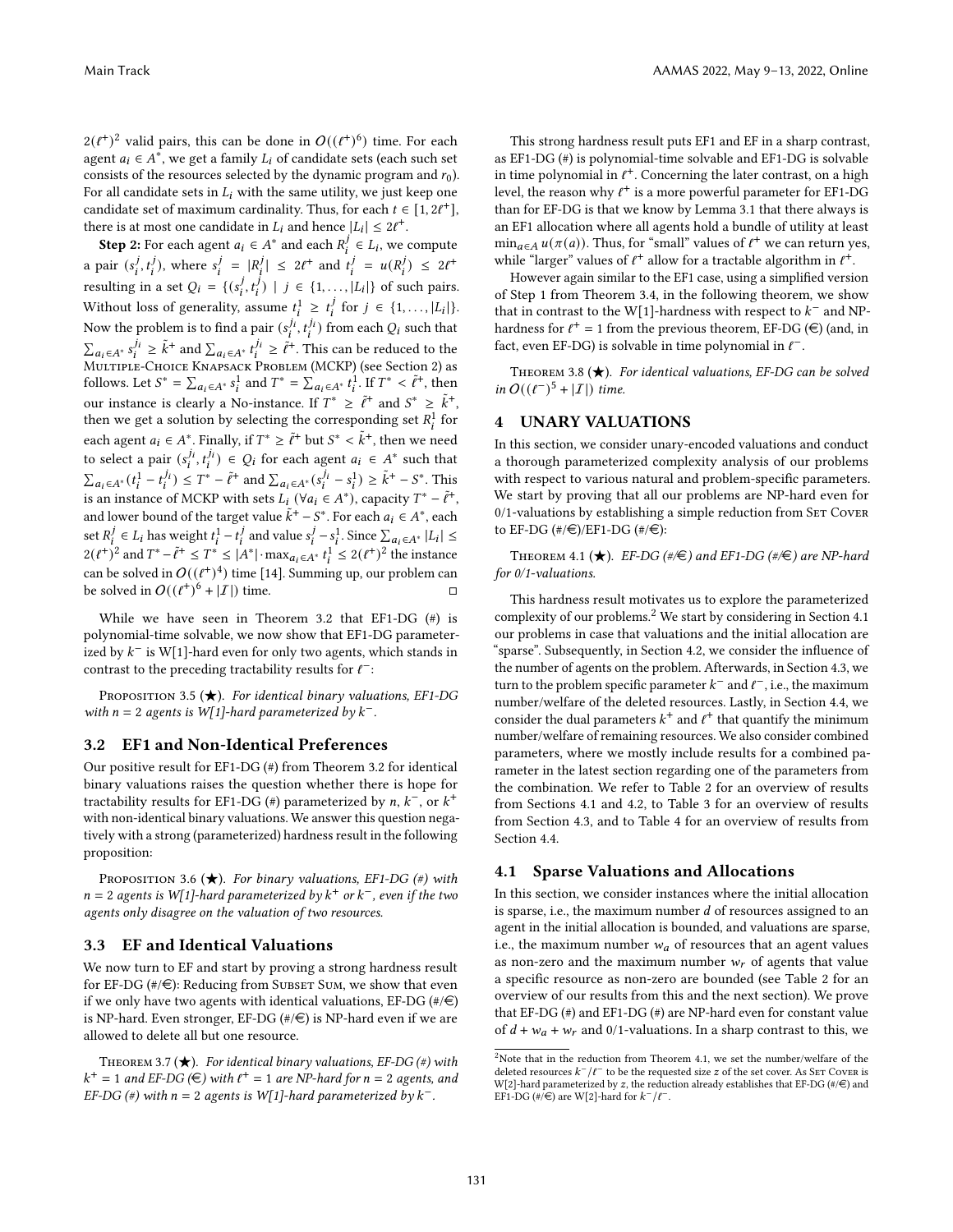#### <span id="page-5-0"></span>Table 2: Overview of our results for parameters  $n$ ,  $w_a$ ,  $w_r$ , and  $d$  and their combinations.

| $EF-DG(*)$<br>$EF1-DG$ $($ # $)$                                                                                         | EF-DG $(\in)$<br>EF1-DG $(\in)$            | $EF-DG$<br>EF1-DG                                                                      |
|--------------------------------------------------------------------------------------------------------------------------|--------------------------------------------|----------------------------------------------------------------------------------------|
| NP-h. for $d = 3/d = 7$ .<br>$w_a = 4/w_a = 7$ , $w_r = 3$ , and 0/1-val. (Th. 4.3) FPT wrt. d, FPT wrt. $w_a$ (Th. 4.4) | NP-h. for $w_r = 4$ and 0/1 val. (Co. 4.2) |                                                                                        |
| $W[1]-h$ . wrt. $n + k^{-}$ (Th. 4.5)                                                                                    | $W[1]-h$ . wrt. $n + \ell^{-}$ (Th. 4.5)   | FPT wrt. $u^* + n$ (Pr. 4.6)<br>FPT wrt. $d + n$ (Ob. 2)<br>FPT wrt. $w_a + n$ (Ob. 2) |

show that EF-DG  $(\in)$  and EF1-DG  $(\in)$  are fixed-parameter tractable with respect to  $w_a$  or d for arbitrary valuations (and NP-hard for a constant value of  $w_r$  and 0/1-valuations).

First of all note that one can reduce RESTRICTED EXACT COVER BY 3-SETS, which is an NP-hard special case of SET COVER where each set consists of exactly three elements and each element appears in exactly three sets [\[17,](#page-8-22) Problem SP2] to our problems (by applying the reduction from Theorem [4.1](#page-4-9) but reducing from RESTRICTED EXACT COVER BY 3-SETS instead of SET COVER). This allows us to establish the following:

<span id="page-5-5"></span>COROLLARY 4.2. EF-DG  $(\#)/E$ F1-DG  $(\#)$  is NP-hard for 0/1valuations even if  $w_a = 5/w_a = 4$  and  $w_r = 3$ . EF-DG ( $\bigoplus$ )/EF1-DG ( $\bigoplus$ ) is NP-hard for 0/1-valuations even if  $w_r = 4$ .

Indeed, using a more involved reduction, one can show that for EF-DG (#)/EF1-DG (#) this para-NP hardness result can be extended to also include the maximum number  $d$  of resources an agent holds in the initial allocation:

<span id="page-5-2"></span>THEOREM 4.3 ( $\bigstar$ ). EF-DG (#) is NP-hard for 0/1-valuations, even if  $d = 3$ ,  $w_a = 4$ , and  $w_r = 3$ . EF1-DG (#) is NP-hard for 0/1-valuations, even if  $d = 7$ ,  $w_a = 7$ , and  $w_r = 3$ .

In contrast to this, we now show that EF-DG ( $\in$ ) and EF1-DG ( $\in$ ) are fixed-parameter tractable with respect to  $d$  or  $w_a$  for arbitrary (even binary) valuations. This result is surprising in two ways. First, we have proven in the previous theorem that EF-DG (#) and EF1- DG (#) are NP-hard even for a constant value of  $d + w_a + w_r$  and 0/1-valuations. Notably, this is our first and only case for unary valuations where one of EF-DG  $(\#)$  and EF-DG  $(\#)$  (or EF1-DG  $(\#)$ ) and EF1-DG  $(\in)$ ) is harder than the other. Second, we have already seen that EF-DG ( $\in$ ) and EF1-DG ( $\in$ ) are NP-hard for a constant value of the closely related parameter  $w_r$  for 0/1-valuations.

<span id="page-5-1"></span>THEOREM 4.4 ( $\bigstar$ ). EF-DG (€)/EF1-DG (€) are solvable in  $O(2^{2d}$  .  $d \cdot n^2 + |{\mathcal{I}}|$  time and solvable in  $O(2^{2w_a} \cdot w_a \cdot n^2 + |{\mathcal{I}}|)$  time.

BEGINNING OF PROOF. We only describe our approach for EF-DG  $(\epsilon)$ . First, we delete all resources that are valued as zero by the agent holding them in the initial allocation and denote the resulting allocation by  $\pi_0$ . Next, as long as there is an agent  $a$  that is envied by some agent, we compute a subset  $S_a \subseteq \pi_0(a)$  of resources with the highest utility for  $a$  such that  $a$  will not be envied after we delete all resources in  $\pi_0(a) \setminus S_a$ . Subsequently, we set a's bundle to be  $S_a$ (but do not update  $\pi_0(a)$ ). Some agent may become envied by other agents multiple times over the execution of the algorithm. Each time, we recompute the optimal subset  $S_a$  from  $\pi_0(a)$ . This implies, for instance, that an agent might get back once deleted resources.

Let  $\pi^*$  be the resulting allocation. It is clear that  $\pi^*$  is envyfree. To show that  $\pi^*$  has the highest utilitarian welfare among all envy-free allocations, we show an even stronger result. We say an allocation (which is not necessarily envy-free) is maximal if every agent has higher or equal utility in this allocation than in every envy-free allocation that can result from deleting resources from the initial allocation  $\pi$ . We show that  $\pi^*$  is maximal by induction. First of all,  $\pi_0$  is maximal, as every agent has the same utility as in the initial allocation. Next, we show that if in some step the current allocation  $\pi_1$  is maximal, then after this step the resulting allocation  $\pi_2$  is also maximal. Let  $a$  be the agent whose bundle has been changed in this step. Since  $\pi_1$  is maximal and  $a$  is the only agent with  $\pi_1(a) \neq \pi_2(a)$ , it suffices to show that for each envy-free allocation  $\pi'$ , we have  $u_a(\pi_2(a)) \geq u_a(\pi'(a))$ . Suppose for contradiction that  $u_a(\pi_2(a)) < u_a(\pi'(a))$ . Then, we modify  $\pi_2$  by giving agent *a* the bundle  $S'_a := \pi'(a) \cap \pi_0(a)$  and get a new allocation  $\pi'_2$  (where by our above assumption agent *a* has a higher utility in  $\pi'_2$  than in  $\pi_2$ ). We claim that in  $\pi'_2$  agent a is not envied by other agents. Indeed, since  $\pi_1$  is maximal and every agent  $a' \in A \setminus \{a\}$  has the same set of resources in  $\pi'_2$ ,  $\pi_2$ , and  $\pi_1$ , we have that agent *a'* has higher or equal utility in  $\pi_2^{\prime}$  as in  $\pi'$ , i.e.,  $u_{a'}(\pi'_2(a')) = u_{a'}(\pi_2(a')) = u_{a'}(\pi_1(a')) \ge u_{a'}(\pi'(a))$ . Moreover, since  $\pi'$  is envy-free, which means that *a* is not envied by other agents in  $\pi'$ , and  $\pi'_2(a) = S'_a \subseteq \pi'(a)$ , we get that a is not envied by other agents in  $\pi'_2$ . However, this contradicts the choice of  $\pi_2(a)$ because  $S'_a$  is a set of higher utility than  $\pi_2(a)$  such that no agent envies a. Thus,  $\pi^*$  is maximal.  $\Box$ 

## <span id="page-5-4"></span>4.2 Number of Agents

Having seen that at least for EF-DG (#) and EF1-DG (#) sparse valuations and allocations do not help in our search for tractable cases, we now turn to the number  $n$  of agents. Before we identify two tractable cases, we start by showing that our problems are W[1]-hard with respect to the number of agents even considered in combination with the number (welfare) of deleted resources (we will examine the parameters number and welfare of deleted resources in more detail in the next subsection).

<span id="page-5-6"></span>THEOREM 4.5 ( $\bigstar$ ). For unary valuations, EF-DG (#/ $\in$ ) and EF1-DG (#/ $\in$ ) are W[1]-hard parameterized by  $n + k^{-}/n + \ell^{-}$ .

On the positive side, combining the number of agents with the maximum utility value an agent assigns to a resource, our general problems can be encoded in an ILP where the number of constraints is quadratic in  $n$ . Subsequently, we can employ the algorithm by Eisenbrand and Weismantel [\[15\]](#page-8-23):

<span id="page-5-3"></span>PROPOSITION 4.6  $\star$ ). EF-DG and EF1-DG are solvable in  $(n^2u^*)^{O(n^2)} \cdot m^2$  time.

The previous result implies that our general problem for both EF and EF1 is in FPT with respect to  $u^* + n$ , in XP with respect to *n*, and FPT with respect to  $n$  for 0/1-valuations.

Examining now the combination of the number  $n$  of agents with the parameters introduced in Section [4.1,](#page-4-8) first note that  $n$ upper-bounds the number  $w_r$  of agents that value a resource as non-zero. However, if we combine the number  $n$  of agents with the maximum number  $w_a$  of resources that an agents values as non-zero or the maximum number  $d$  of resources an agent holds in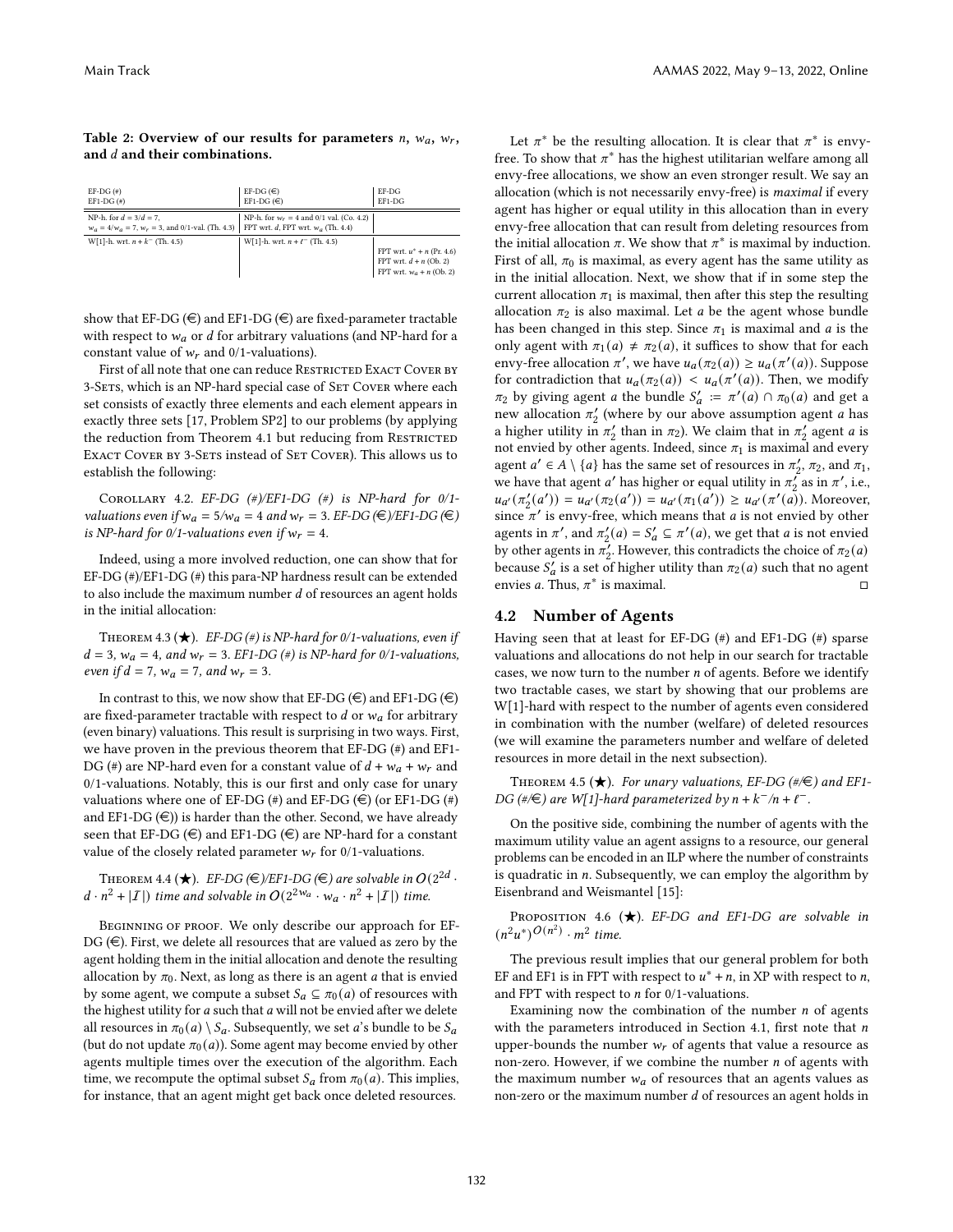# <span id="page-6-2"></span>Table 3: Overview of our results for parameters  $k^-$  and  $\ell^$ and all parameter combinations they are involved in.

| $EF-DG(*)$<br>$EF1-DG$ $($ # $)$ | $EF-DG(\epsilon)$<br>$EF1-DG(E)$                                           | EF-DG<br>$EF1-DG$                                 |
|----------------------------------|----------------------------------------------------------------------------|---------------------------------------------------|
|                                  | $XP$ wrt. $\ell^-$                                                         | $XP$ wrt. $k^-$<br>NP-h. for $w_a = 5/w_a = 4$ ,  |
|                                  |                                                                            | $w_r = 3$ , $\ell^- = 0$ , and 0/1-val. (Co. 4.8) |
| $W[2]-h$ . wrt. $k^-$            | W[2]-h. wrt. $\ell^-$                                                      |                                                   |
| for $0/1$ -val. (Co. 4.7)        | for $0/1$ -val. (Co. 4.7)                                                  |                                                   |
|                                  | W[1]-h. wrt. $n + k^{-}$ (Th. 4.5)   W[1]-h. wrt. $n + \ell^{-}$ (Th. 4.5) |                                                   |
|                                  | FPT wrt. $d$ (Th. 4.4)                                                     | FPT wrt. $d + k^{-}$ (Pr. 4.9)                    |
|                                  |                                                                            | $XP$ wrt. $d + \ell^{-}$ (Pr. 4.10)               |
|                                  |                                                                            | W[1]-h. wrt. $\ell^-$                             |
|                                  |                                                                            | for $d = 4/d = 5$ (Pr. 4.10)                      |
|                                  | FPT wrt. $w_a$ (Th. 4.4)                                                   | FPT wrt. $w_a + k^-$ (Pr. 4.9)                    |
|                                  | FPT wrt. $u^* + w_r + \ell^-$ (Pr. 4.11)                                   | FPT wrt. $u^* + w_r + k^-$ (Pr. 4.11)             |

the initial allocation, then we can bound the number of "relevant" resources and thereby the size of the whole instance in a function of the combined parameter  $n + w_a$  or  $n + d$ :

<span id="page-6-3"></span>OBSERVATION 2 ( $\bigstar$ ). EF-DG and EF1-DG are solvable in  $O(|I| +$  $n^2 \cdot m \cdot 2^{n \cdot w_a}$  time and solvable in  $O(|\mathcal{I}| + n^2 \cdot m \cdot 2^{n \cdot d})$  time.

# <span id="page-6-1"></span>4.3 Number/Welfare of Deleted Resources

In this section, we examine the influence of the number/welfare  $k^{-}/\ell^{-}$  of resources to be deleted and identify some tractable cases (see Table [3](#page-6-2) for an overview of our results). On the hardness side, in Theorem [4.5,](#page-5-6) we have already shown that this parameter (even in combination with the number of agents) is not sufficient to lead fixed-parameter tractability (unless FPT=W[1]). Moreover, in Theorem [4.1](#page-4-9) we have constructed a (parameterized) reduction from the W[2]-hard SET COVER problem to our problems which also establishes the following:

<span id="page-6-5"></span>COROLLARY 4.7. Parameterized by  $k^{-}/\ell^{-}$ , EF-DG (#/ $\in$ ) and EF1-DG (#/ $\bigoplus$ ) are W[2]-hard for 0/1-valuations.

On the algorithmic side, there is an XP algorithm with respect to parameter  $k^{-}$  for EF-DG and EF1-DG running in time  $O(|I| + m^{k^{-}})$ .  $(k^-, n^2)$  by simply iterating over all size- $k^-$  subsets of resources and checking whether the allocation that results from deleting these resources is envy-free (up to one good). For the parameter  $\ell^-$ , there also is an XP algorithm running in  $O(|\mathcal{I}| + m^{\ell^-} \cdot \ell^- \cdot n^2)$  for EF-DG ( $\in$ ) and EF1-DG ( $\in$ ) by first deleting all resources that are valued as zero by the agent holding it (which never creates any envy) and subsequently iterating over all size- $\ell^-$  subsets of resources and checking whether additionally deleting these resources makes the allocation envy-free (up to one good). However, in the first step of the XP algorithm for  $\ell^-$ , an arbitrary number of resources might get deleted which raises the question whether there is an XP algorithm for the parameter  $\ell^-$  for the general problems. In fact, using the construction from Theorem [4.1](#page-4-9) for EF-DG (#)/EF1- DG (#) and reducing from RESTRICTED EXACT COVER BY 3-SETS while setting  $k^- = z$  and  $\ell^- = 0$  rules out this possibility:

<span id="page-6-4"></span>Corollary 4.8. EF-DG/EF1-DG is NP-hard for 0/1-valuations even if  $\ell^- = 0$ ,  $w_a = 5/w_a = 4$ , and  $w_r = 3$ .

We now consider  $k^-/\ell^-$  in combination with sparse valuations or a sparse initial allocation and design several fixed-parameter tractable algorithms. Using a search-tree approach, we show fixedparameter tractability of the parameter combination  $d + k^{-}/d + \ell^{-}$ and  $w_a + k^-/w_a + \ell^-$  for arbitrary (even binary) valuations (notably, we have already proven in Theorem [4.4](#page-5-1) that EF-DG ( $\in$ )/EF1-DG ( $\in$ ) is fixed parameter tractable in d or  $w_a$ ):

<span id="page-6-0"></span>PROPOSITION 4.9 ( $\bigstar$ ). EF-DG/EF1-DG is solvable in  $O(|I| + n \cdot$  $d^{k^-}$ ) time and solvable in  $O(|I| + n \cdot w_a^{k^-})$  time . EF-DG  $(\epsilon)$ /EF1- $DG(\epsilon)$  is solvable in  $O(|I| + n \cdot d^{\ell})$  time and solvable in  $O(|I| +$  $n \cdot w_a^{\ell^-}$ ) time.

As already observed above for the XP algorithm, here again  $\ell^$ in contrast to  $k^-$  is not enough to establish an algorithmic result for the general problem. Observe that we have already seen in Corol-lary [4.8](#page-6-4) that both general problems are NP-hard for constant  $w_a$ and constant  $\ell^-$ . Moreover, we show in the following proposition using a slightly involved reduction from CLIQUE that the FPT algorithm for  $d + l^-$  cannot be extended to the general problem (like for  $d + k^-$ ). However, EF-DG/EF1-DG parameterized by  $d + \ell^-$  is in XP for arbitrary (binary or unary) valuations.

<span id="page-6-6"></span>PROPOSITION 4.10 ( $\bigstar$ ). EF-DG/EF1-DG is solvable in  $O(|\mathcal{I}| +$  $m^{\ell^-} \cdot 2^d \cdot m \cdot n$ ) time. For unary valuations, parameterized by  $\ell^-$ , EF-DG/EF1-DG is W[1]-hard even if  $d = 4/d = 5$ .

Lastly, we turn to the combined parameter  $k^-$  plus the maximum number of agents  $w_r$  that value a resource as non-zero. As the number *n* of agents upper-bounds  $w_r$ , as proven in Theorem [4.5,](#page-5-6) this parameter combination is not enough to achieve fixed-parameter tractability. However, by adding the maximum utility value, tractability can be regained:

<span id="page-6-7"></span>PROPOSITION 4.11 ( $\bigstar$ ). EF-DG and EF1-DG are solvable in  $O((u^*+1)^{k^{-2}\cdot(w_r+1)}\cdot k^{-}\cdot|I|)$  time. EF-DG  $(\in)$  and EF1-DG  $(\in)$  are solvable in  $O((u^* + 1)^{\ell^{-2} (w_r + 1)} \cdot \ell^{-} \cdot |\mathcal{I}|)$  time.

Proof Sketch for EF and parameter  $k^{\pm}$ . Our algorithm crucially relies on the simple observation that by deleting  $k^-$  resources the envy of at most  $k^{-1}w_r$  agents can be resolved. Assuming that we are given a valid solution where we delete at most  $k^-$  resources one after each other, let  $A' \subseteq A$  be the set of agents from whose bundle a resource got deleted or that envy another agent at some point. From our above observation it follows that  $|A'| \leq k^{-} \cdot (w_r + 1)$ . Assuming that we would knew  $A'$  we could as long as we still have budget left and there is an agent  $a$  that envies another agent  $a'$  guess the utility profile  $(u_b(r))_{b \in A'}$  of the resource  $r \in \pi(a')$  to be deleted from  $a''s$ bundle restricted to A' (there exist  $u^{*k^{-1}(w_r+1)}$  such guesses) and subsequently delete this resource. However, unfortunately, we do not know the set A' of agents upfront which makes it necessary to update this set of agents on the fly and complete the previous guesses concerning the utility profiles of deleted resources. We do so by initializing  $A'$  with the set of agents that initially envy another agent. Then, as long as there is an agent  $a \in A'$  envying another agent  $a'$ , which implies that a resource from  $a'$ 's bundle needs to be deleted, we guess the utility which agents from  $A'$ have for the resource to be deleted from a''s bundle and adjust the utility that these agents have for  $a$ ''s bundle. Moreover, if  $a'$  is not already part of  $A'$ , then we add  $a'$  to  $A'$  and guess the value that  $a'$  has for all already "deleted" resources and adjust  $a'$ 's valuations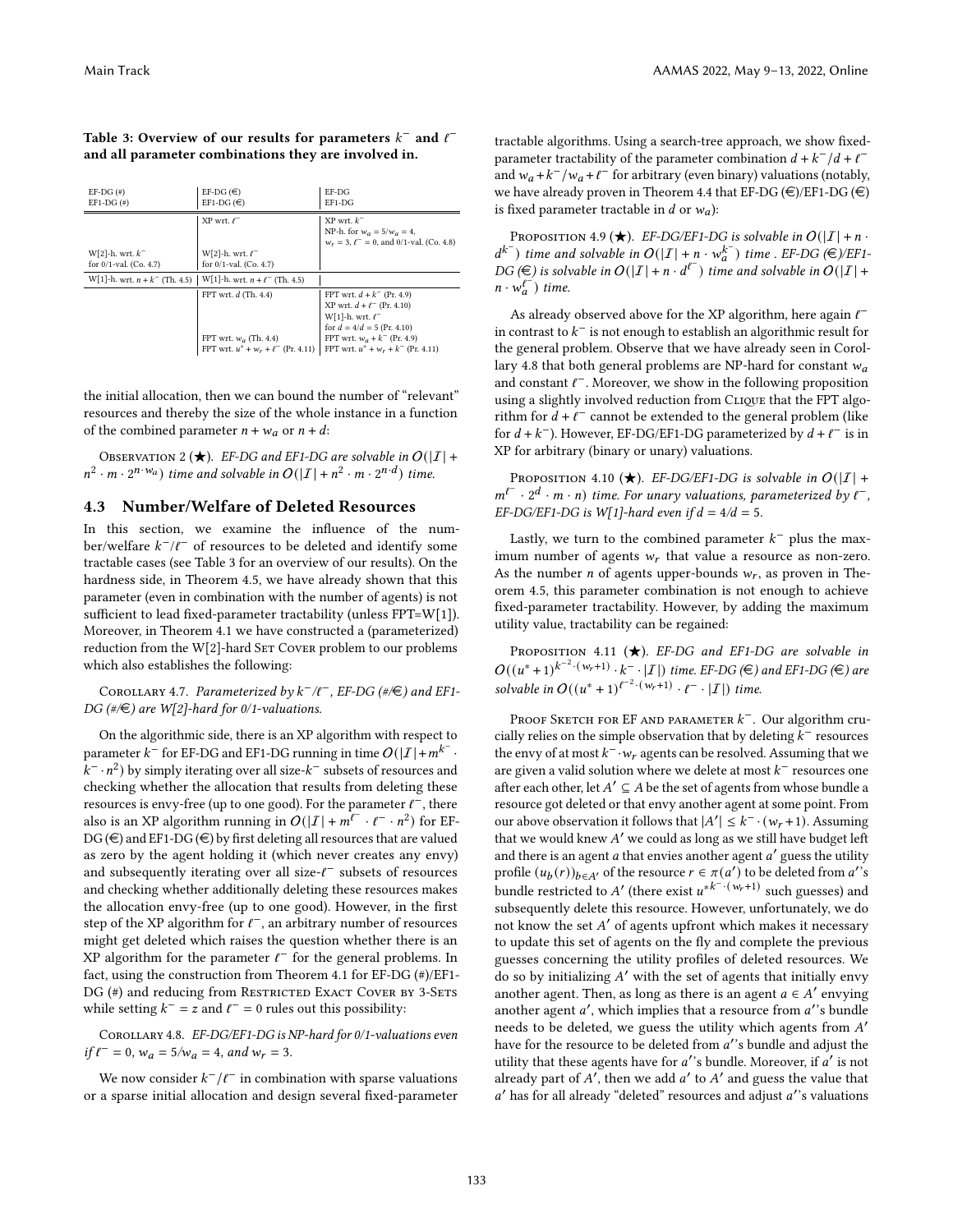| EF-DG $(\#/\in)$                                           | EF1-DG $(\#)$                                                                         | $EF1-DG(\epsilon)$               |
|------------------------------------------------------------|---------------------------------------------------------------------------------------|----------------------------------|
| NP-h. for $k^+ = 1/\ell^+ = 1$<br>and $w_r = 4$ (Th. 4.12) | W[1]-h. wrt. $k^+$ for $w_a=2~\big ~$ W[1]-h. wrt $\ell^+$<br>and 0/1 val. (Pr. 4.14) | for $0/1$ val. (Pr. 4.14)        |
| FPT wrt. $k^+/\ell^+$ for 0/1-val. (Pr. 4.13)              |                                                                                       |                                  |
|                                                            | FPT wrt. $k^+ + d$ (Pr. 4.15)                                                         | FPT wrt. $\ell^+$ + d (Pr. 4.15) |

<span id="page-7-0"></span>Table 4: Overview of our results for parameters  $k^+$  and  $\ell^+$ and parameter combinations involving them.

accordingly. Finally, we check whether there in fact exists a set of at most  $k^-$  resources satisfying our guesses.  $\Box$ 

Notably, Corollary [4.8](#page-6-4) rules out the possibility that the FPTalgorithm from above for EF-DG ( $\in$ ) and EF1-DG ( $\in$ ) for parameters  $\ell^- + u^* + w_r$  can be extended to the respective general problem.

#### <span id="page-7-1"></span>4.4 Number/Welfare of Remaining Resources

In this section, we examine the influence of the number/welfare  $k^+/\ell^+$  of resources that remain after the deletion of resources (see Table [4](#page-7-0) for an overview of our results). We show that, generally speaking, these parameters are less powerful than the respective dual parameters but we nevertheless identify two tractable cases. We also show an interesting contrast between EF and EF1.

We start by proving a very strong intractability result for EF, namely, that deciding whether there is a solution that does not delete all resources is already NP-hard:

<span id="page-7-2"></span>THEOREM 4.12 ( $\bigstar$ ). For unary valuations, EF-DG (#/ $\in$ ) is NP-hard even if  $k^+ = 1/\ell^+ = 1$  and  $w_r = 4$ .

PROOF SKETCH. We reduce from INDEPENDENT SET on cubic graphs, i.e., graphs where each vertex has exactly three neighbors. Given a cubic graph  $G = (V, E = \{e_1, \ldots, e_q\})$  and an integer t, the task is to decide whether  $G$  contains an independent set of size  $t$ . We first add a *special agent a*\* and for each  $i \in \overline{[q]}$  an *edge agent*  $a_{e_i}.$ Moreover, for each  $v \in V$ , we add a *vertex resource*  $r_v$ , which is valued as one by the special agent and by all edge agents corresponding to edges incident to  $v$ . We allocate all vertex resources to the special agent. Furthermore, for  $i \in [q]$ , we add a resource  $r_{e_i}$ which we allocate to  $a_{e_i}$  and which is valued as one by  $a_{e_i}$  and by  $a_{e_{i-1 \bmod q}}$  and as t by the special agent. Lastly, we set  $k^+ = 1/t^+ = 1$ .

One can show that after the deletion of resources, each edge agent needs to hold its resource and the special agent needs to hold at least *t* resources. Then, the vertices  $V' \subseteq V$  corresponding to the vertex resources the special agent holds form an independent set, as the existence of an edge  $e_i \in E$  with both endpoints in V' would imply that  $a_{e_i}$  envies the special agent.  $\Box$ 

Note that the above reduction crucially relies on the fact that the special agent values some resources as  $t$ . In fact, if we have 0/1-valuations, we can establish fixed-parameter tractability for the number and welfare (but not the general) problem by first deleting all agents with zero welfare in the initial allocation and all resources they value as non-zero and then making a case distinction based on whether  $k^+/\ell^+$  is larger than the remaining number of agents:

<span id="page-7-4"></span>PROPOSITION 4.13 ( $\bigstar$ ). EF-DG (#/ $\in$ ) is solvable in |I| +  $(k^{+2})^{O(k^{+2})} \cdot m^2 / |I| + (\ell^{+2})^{O(\ell^{+2})} \cdot m^2$  time for 0/1-valuations.

In contrast to this result for EF, EF1-DG ( $\#$ / $\in$ ) parameterized by  $k^+/\ell^+$  is W[1]-hard for 0/1-valuations. We use a reduction similar to the one used in Theorem [4.12](#page-7-2) but reduce from INDEPENDENT SET and delete all resources held by edge agents and set  $k^+ = t/\ell^+ = t$ .

<span id="page-7-3"></span>PROPOSITION 4.14 ( $\bigstar$ ). Parameterized by  $k^+$ , EF1-DG (#) is W[1]hard for 0/1-valuations, even if  $w_a = 2$  and the initial allocation has zero utilitarian welfare. Parameterized by  $\ell^+$ , EF1-DG  $(\in)$  is W[1]hard for 0/1-valuations.

It is an intriguing open question whether EF1-DG  $(\#/\in)$  is in XP with respect to  $k^+/\ell^+$  or para-NP-hard. Note that an XP algorithm for unary valuations would be quite surprising, as this would imply that for the parameter  $k^+/l^+$ , for unary valuations, EF1 is easier than EF, while, for 0/1-valuations, EF is easier than EF1.

Lastly, by making a case distinction based on whether more or less than  $k^+/\ell^+$  agents hold a resource in the initial allocation, we show that EF1-DG  $(\#/\in)$  is fixed-parameter tractable with respect to  $k^+ + d/\ell^+ + d$  for arbitrary (unary or binary) valuations:

<span id="page-7-5"></span>Proposition 4.15  $(\bigstar)$ . EF1-DG (#/E) is solvable in  $O(|\mathcal{I}|+2^{k^+ \cdot d}$  .  $(m \cdot n^2)/O(|\mathcal{I}| + 2^{l^+ \cdot d} \cdot m \cdot n^2)$  time.

While our picture for the other parameters is nearly complete, there exist various open questions for parameters  $k^+$  and  $\ell^+$ . For instance, the complexity of our problems parameterized by  $n + k^{+}$ ,  $n + \ell^+, d + k^+, d + \ell^+, w_a + k^+, \text{ and } w_a + \ell^+ \text{ is open.}$ 

# 5 CONCLUSION

We studied the complexity of making an initial allocation envy-free by donating a subset of resources satisfying certain constraints. While we have shown that this problem is NP-hard even under quite severe restrictions on the input, resorting to parameterized complexity theory, we identified numerous tractable cases. Moreover, we discovered several interesting contrasts between seemingly closely related parameters and problem variants. For future work, it would be possible to change the considered fairness criterion and to consider, for example, proportionality or maximin share. Furthermore, instead of or in addition to allowing that some resources are donated, one could also analyze reallocating some resources, which seems to be a harder setting as many of our intractability results (such as Theorem [4.1\)](#page-4-9) can be converted to this setting by adding some dummy agents to "receive" donated resources. Lastly, from a more practical point of view, it would be interesting to experimentally measure how many resources would need to be donated to make allocations envy-free that are computed using an algorithm or heuristic which tries to compute an allocation with few envy.

# ACKNOWLEDGMENTS

NB was supported by the DFG project MaMu (NI 369/19) and by the DFG project ComSoc-MPMS (NI 369/22). KH was supported by the DFG Research Training Group 2434 "Facets of Complexity" and by the DFG project FPTinP (NI 369/16). DK acknowledges the support of the OP VVV MEYS funded project CZ.02.1.01/0.0/0.0/16\_019/0000765 "Research Center for Informatics". JL was supported by the DFG project "AFFA" (BR 5207/1; NI 369/15) and the Ministry of Education, Singapore, under its Academic Research Fund Tier 2 (MOE2019-T2-1-045).